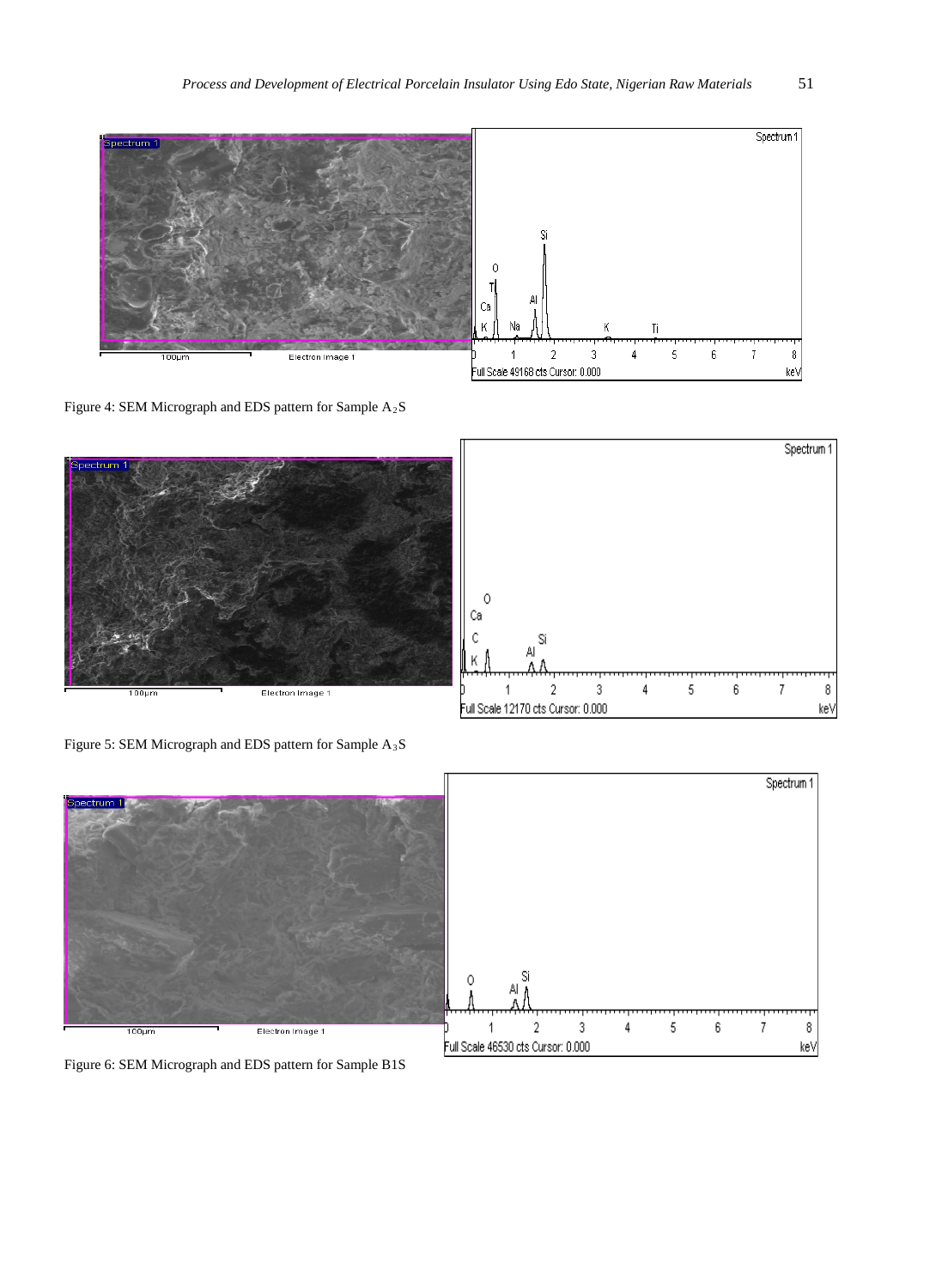

Figure : SEM Migraph and EDS pattern for Sample  $B_2S$ 



Figure : SEM Migraph and EDS pattern for Sample  $B_3S$ 

## **5. Conclusion**

The present study investigated the effect of starting particle size of materials that enhance the mechanical and dielectric properties of porcelain insulator. The mix proportion of 30% wt. kaolin, 15 % wt. clay, 30% wt. feldspar, and 25% wt. of quartz at starting particle size powder of 75µm possesses the best mechanical and dielectric strength properties of all the samples. The mix proportion shows the compressive strength of 25.67kN where the required specification for shackle insulator is 15-16kN. The insulation resistance is 1.76GΩ at the injection of 1000 DC voltage while the required minimum insulation resistance is 500MΩ. It also has dielectric strength of 7.9kV/mm at leakage current >5.0mA.

However, this study suggests that 150um particle sizes as a starting powder for production of electrical porcelain Insulator could also be used since mechanical and dielectric strength properties of samples produced with150 $\mu$ m is also within the recommended value. This would eventually cut down the cost of processing raw materials before usage, and thereby reduce cost of production.

The result obtained from the XRD conducted on the mineralogical composition of the raw materials from Edo State, Nigeria proves its viability for electrical porcelain insulator production for any prospective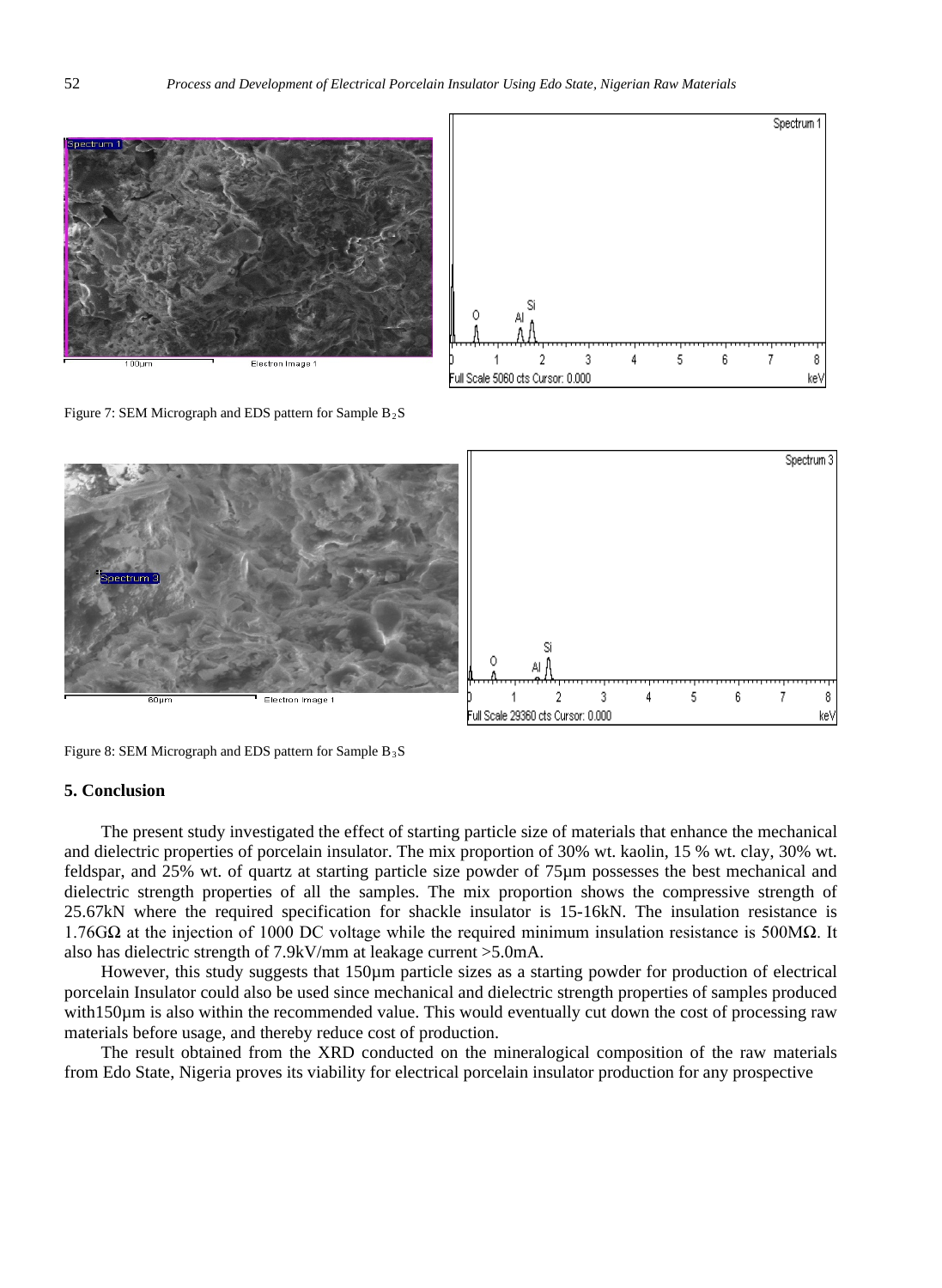industry to set up her company in Edo state, Nigeria rather than relying on importation of this product. This study recommends raw materials from Edo State suitable for the production of shackle insulator and prospective porcelain insulator industry could establish in this state, considering proximity to available raw materials in order to cut down cost of transporting raw materials.

## **References**

- [1] K. Olaniyan, B. C. McLellan, S. Ogata, and T. Tezuka, "Estimating Residential Electricity Consumption in Nigeria to Support Energy Transitions," Sustainability, vol. 10, no. 5, p. 1440, May 2018, doi: 10.3390/su10051440.
- [2] L. U. Anih, "Indigenous Manufacture and Characterization of Electrical Porcelain Insulator," Nigerian Journal of Technology, vol. 24, no. 1, pp. 44-50–50, Jan. 2005.
- [3] A. O Oladiji, J. O. Borode, B. Adewuyi, and I. Ohijeagbon, "Development of Porcelain Insulators from Locally Sourced Materials," Journal of Research Information in Civil Engineering, vol. 7, Jan. 2010.
- [4] "CHARACTERIZATION OF ELECTRICAL PORCELAIN INSULATORS FROM LOCAL CLAYS." [Online]. Available: https://www.researchgate.net/publication/306103013\_ CHARACTERIZATION\_ OF\_ELECTRICAL\_PORCELAIN\_INSULATORS\_FROM\_LOCAL\_CLAYS. [Accessed: 16-Sep-2019].
- [5] P. W. Olupot, "Assessment of ceramic raw materials in Uganda for electrical porcelain," 2006.
- [6] A. P. O, O. O. O, and O. T. A, "Electrical Porcelain Production From Selected Kaolin Deposit in South Western Nigeria Using Slip Casting," International Journal of Materials and Chemistry, vol. 2, no. 3, pp. 86–89, 2012.
- [7] A. P. O, O. O. O, and O. T. A, "Electrical Porcelain Production From Selected Kaolin Deposit in South Western Nigeria Using Slip Casting," International Journal of Materials and Chemistry, vol. 2, no. 3, pp. 86–89, 2012.
- [8] F. Singer and S. S. Singer, Industrial Ceramics. Surrey, Britain: Chapman and Hall Ltd., 1963.
- [9] O. I. Idowu, "Processing and Uses of Kaolin, A Means of Enhancing Economic Growth in Nigera," Ashakwu, Journal of Ceramics, vol. 1, no. 1, pp. 63–67, 2003.
- [10] E. V. Opoku, "Development of local Raw Materials for the Ceramics Industry in Nigeria.," Ashakwu, Journal of Ceramics, vol. 1, no. 1, pp. 14–17, 2003.
- [11] I. B. Kashim, "Developing Local Technology with Abundant Clay Reserves in Nigeria," Ashakwu, Journal of Ceramics, vol. 1, no. 1, pp. 51–56, 2003.
- [12] E. V. Opoku, "Contemporary Development in Ceramic Developments in ceramic Materials: Development of Local Raw Materials for the Ceramic Industry in Nigeria," Ashakwu, Journal of Ceramics, vol. 1, no. 1, pp. 84–88, 2007.
- [13] C. C. Okolo, O. A. Ezechukwu, C. O. Olisakwe, C. E. Ezendokwelu, and C. Umunna, "Characterization of Electrical Porcelain Insulators from Local Clays.," International Journal of Research-GRANTHAALAYAH, vol. 3, no. 1, pp. 26–36, 2015.
- [14] P. W. Olupot, S. Jonsson, and J. K. Byaruhanga, "Development and characterisation of triaxial electrical porcelains from Ugandan ceramic minerals," Ceramics International, vol. 36, no. 4, pp. 1455–1461, May 2010, doi: 10.1016/j.ceramint.2010.02.006.
- [15] C08 Committee, "Test Methods for Apparent Porosity, Water Absorption, Apparent Specific Gravity, and Bulk Density of Burned Refractory Brick and Shapes by Boiling Water," ASTM International.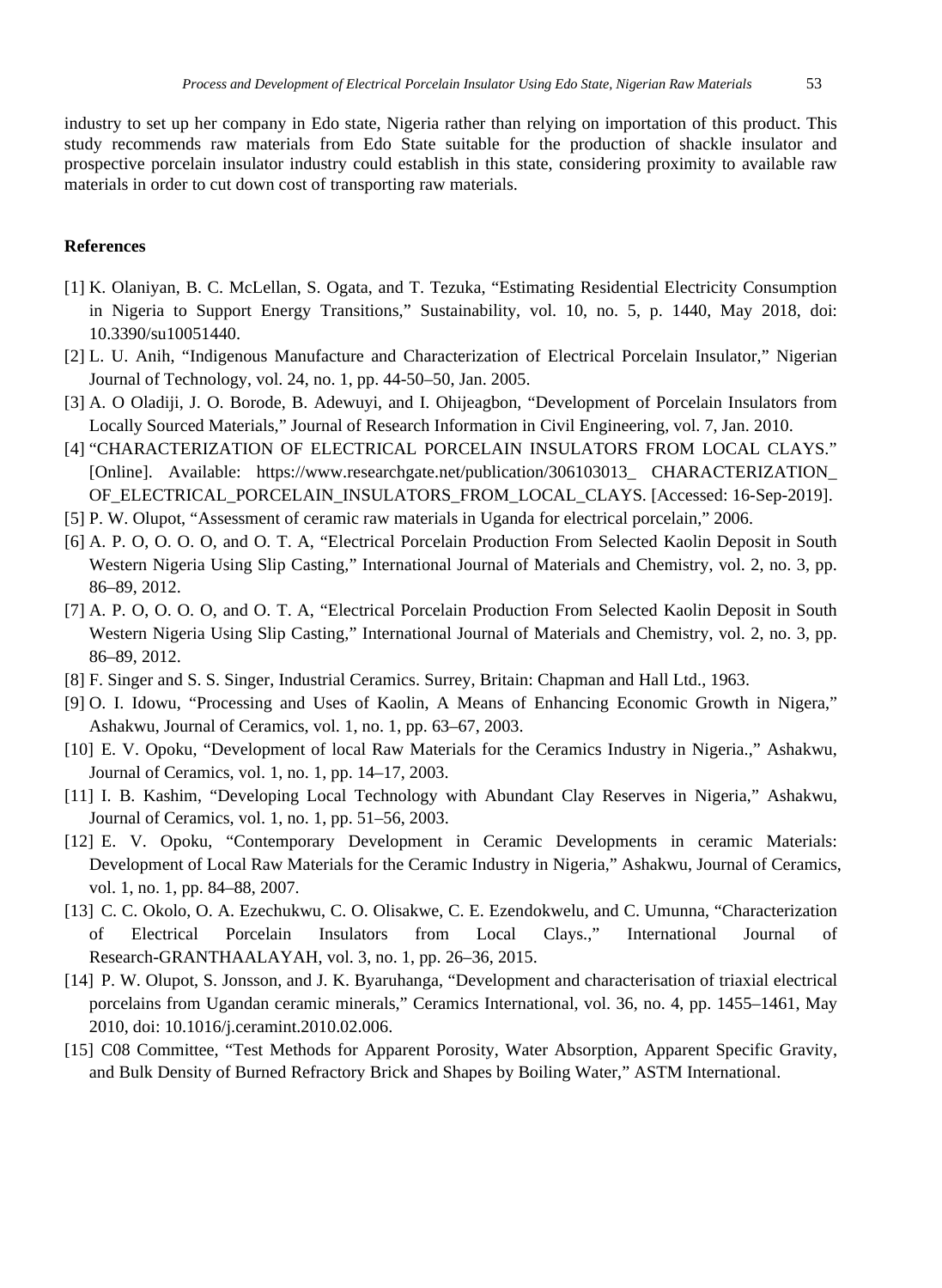- [16] "ASTM-C773 | Standard Test Method for Compressive (Crushing) Strength of Fired Whiteware Materials | Document Center, Inc." [Online]. Available: https://www. document-center.com/ standards/show/ASTM-C773. [Accessed: 30-Aug-2019].
- [17] C21 Committee, "Test Methods for Vitrified Ceramic Materials for Electrical Applications," ASTM International.
- [18] G. P. Souza, E. Rambaldi, A. Tucci, L. Esposito, and W. E. Lee, "Microstructural Variation in Porcelain Stoneware as a Function of Flux System," Journal of the American Ceramic Society, vol. 87, no. 10, pp. 1959–1966, 2004, doi: 10.1111/j.1151-2916.2004.tb06347.x.
- [19] F. Sahnoune, M. Chegaar, N. Saheb, P. Goeuriot, and F. Valdivieso, "Algerian kaolinite used for mullite formation," Applied Clay Science, vol. 38, no. 3, pp. 304–310, Feb. 2008, doi: 10.1016/j.clay.2007.04.013.
- [20] Naikui Gao, Hengkun Xie, and Zongren Peng, "Effect of water absorption on dielectric properties of EPDM/Al(OH)/sub 3/ composites," in Proceedings of the 6th International Conference on Properties and Applications of Dielectric Materials (Cat. No.00CH36347), 2000, vol. 2, pp. 905–907 vol.2, doi: 10.1109/ICPADM.2000.876376.
- [21] J. A. Glasscock et al., "The effect of forming stresses on the sintering of ultra-fine Ce0.9Gd0.1O2−δ powders," Journal of the European Ceramic Society, vol. 33, no. 7, pp. 1289–1296, Jul. 2013, doi: 10.1016/j.jeurceramsoc.2012.12.015.
- [22] A. Merga, H. C. A. Murthy, E. Amare, K. Ahmed, and E. Bekele, "Fabrication of electrical porcelain insulator from ceramic raw materials of Oromia region, Ethiopia," Heliyon, vol. 5, no. 8, p. e02327, Aug. 2019, doi: 10.1016/j.heliyon.2019.e02327.
- [23] S. Kasrani, A. Harabi, S.-E. Barama, L. Foughali, M. T. Benhassine, and D. M. Aldhayan, "Sintering and dielectric properties of a technical porcelain prepared from economical natural raw materials," Cerâmica, vol. 62, no. 364, pp. 405–412, Dec. 2016, doi: 10.1590/0366-69132016623641994.
- [24] G. M. Moses and E. Park, "Ceramic Raw Materials in Tanzania Structure and Properties for Electrical Insulation Application," International Journal of Engineering Research & Technology (IJERT), vol. 3, no. 10, 2014.
- [25] P. I. Obi and J. P. I. Iloh, "Various Types of Insulators Used in Power System for Safe Operations of the Transmission Lines," International Journal of Innovative Engineering, Technology and Science (IJIEST), vol. 1, no. 1, 2016.
- [26] S. Nasejje and O. K. Sam, "Dependency of Dielectric Strength of Kaolin on Processing Method," Journal of Scientific Research & Reports (JSSR), vol. 4, no. 4, 2015.